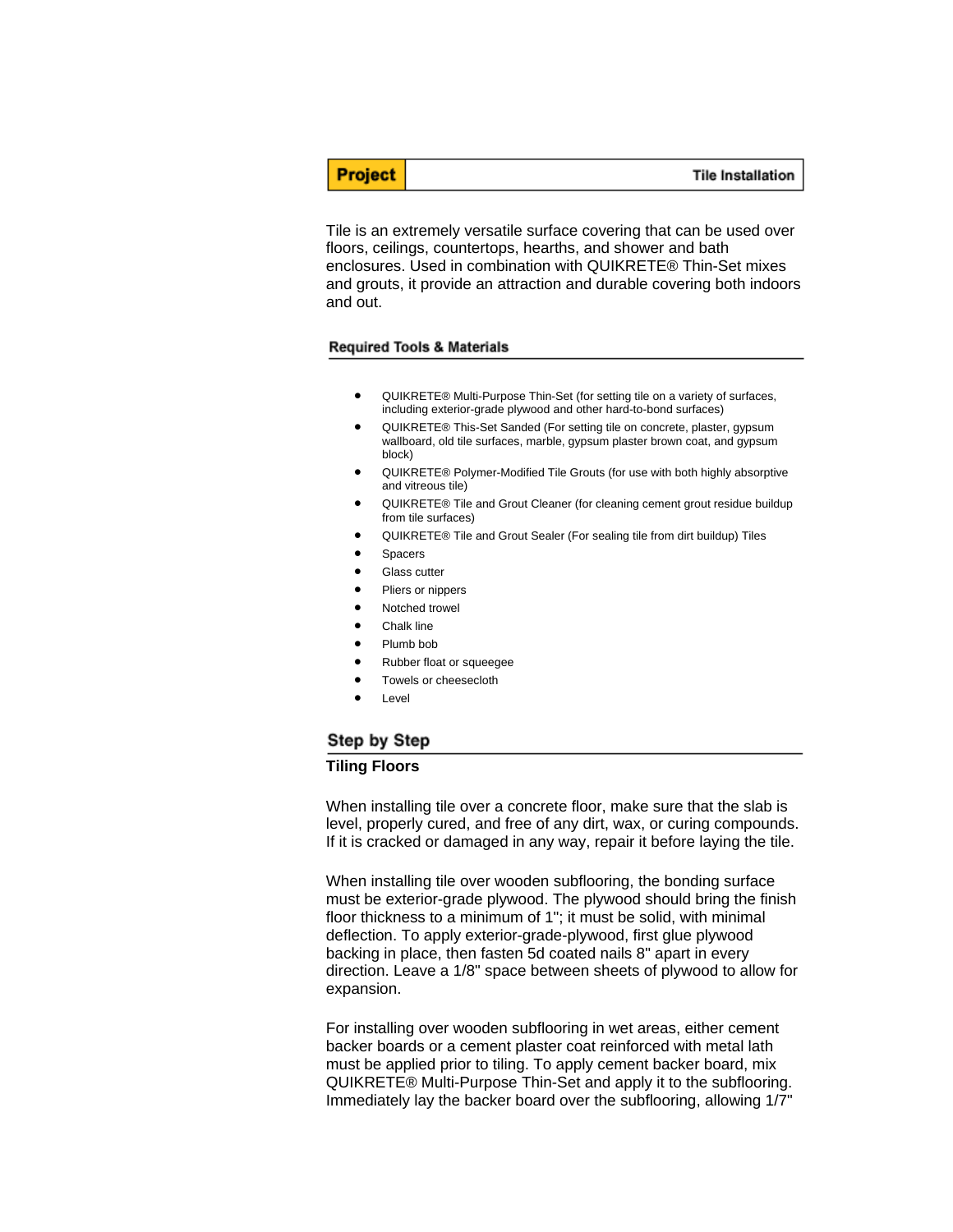space between boards. Fasten with 1-1/2" galvanized roof nails every 6".

When installing tile over a minimum 1" thick plywood floor that is sound and shows no sign of deflection, first apply minimum  $\frac{1}{4}$ " exterior-grade plywood. Fasten the plywood as described previously. For installation over vinyl flooring with a concrete base, first remove the vinyl covering. Then use the liquid stripper and scrapper to remove all mastic residue.

## **Setting Floor Tile**

The following method is particularly effective for rooms with large doorways that make the floor visible from other parts of the house.

**1.** Snap a chalk line down the center of the room perpendicular to the doorway. Now snap another chalk line perpendicular to the first.

**2.** Starting at the doorway, dry-lay tiles along the first chalk line. Use appropriately size tile spacers between each tile sized tile spacers between each tile so that the grout spaces will be uniform.

**3.** If you do not have enough room for a full tile at the end of the line, use a cut tile at each end so that the spaces are equal. To cut a tile, score it with a glass cutter, then lay it over a nail or piece of metal and press down on both sides. Use pliers or nippers to remove any rough edges.



**4.** Dry-lay tiles along the second chalk line, again using spacers. If necessary, adjust the line so that they intersect at a tile corner as shown in the illustration.



**5.** Draw a line on the floor to mark the outside edge of the last full tile at the doorway. Make sure the line is straight and extend it along the entire length of the wall. Repeat this procedure on one of the adjacent walls.

**6.** Place long 1 x 2s or 1 x 3s on the outside of each line. Make sure that they are perfectly square, then nail them in place.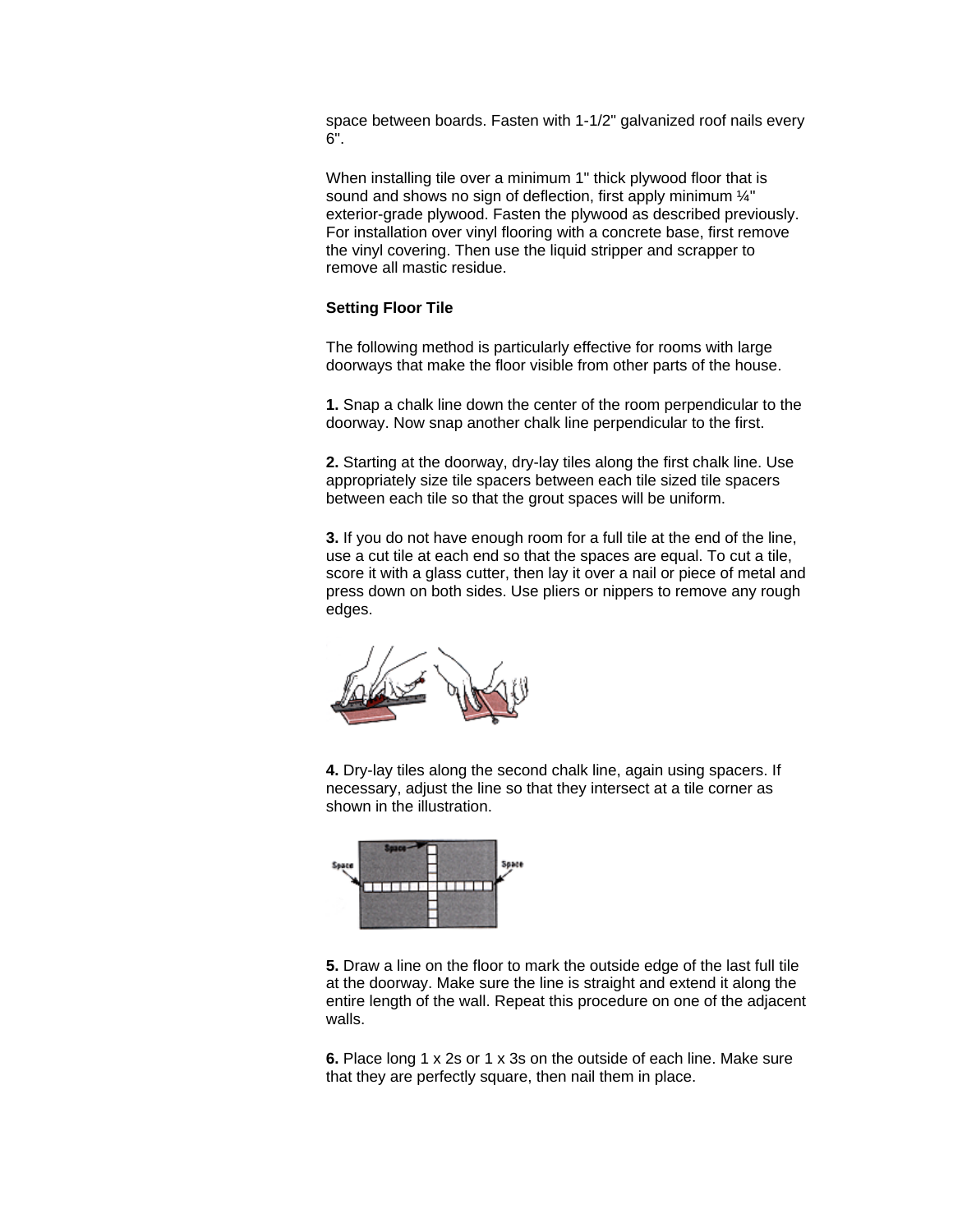**7.** Beginning in the corner where the boards intersect, spread approximately 3 square feet of Thin-Set mix with a notched trowel. Hold the trowel at a 45° angle to achieve maximum coverage. Set the corner tile into the mix with a firm, twisting motion.



**8.** Continue setting the tiles according to the order shown in the illustration. Always use spacers between the tiles to keep the alignment straight. Use a rubber mallet to tamp down any uneven tiles and wipe all excess mortar off the surface immediately. When the mortar has set, remove the boards. Lay cut tiles along the edges, leaving an 1/8" gap along the wall.

**9.** Remove the spacers and wait at least 48 hours before grouting.



## **Grouting**

**1.** Use QUIKRETE® Tile and Grout Sealer before grouting over unglazed tile to avoid staining the tile during the application.

**2.** Mix the QUIKRETE® Polymer-Modified Tile Grout thoroughly to insure color uniformly.

**3.** Use a hard rubber float to work the grout diagonally across the joints until they are packed full and are flush with the surface. Turn the float perpendicular to the tile, and remove excess grout with a squeegee.

**4.** When the grout reaches its initial set, clean the tile with a slightly damp towel or cheesecloth. Use a circular rubbing motion.

**5.** Wait at least 10 days, then clean the new tile with QUIKRETE® Tile and Grout Cleaner.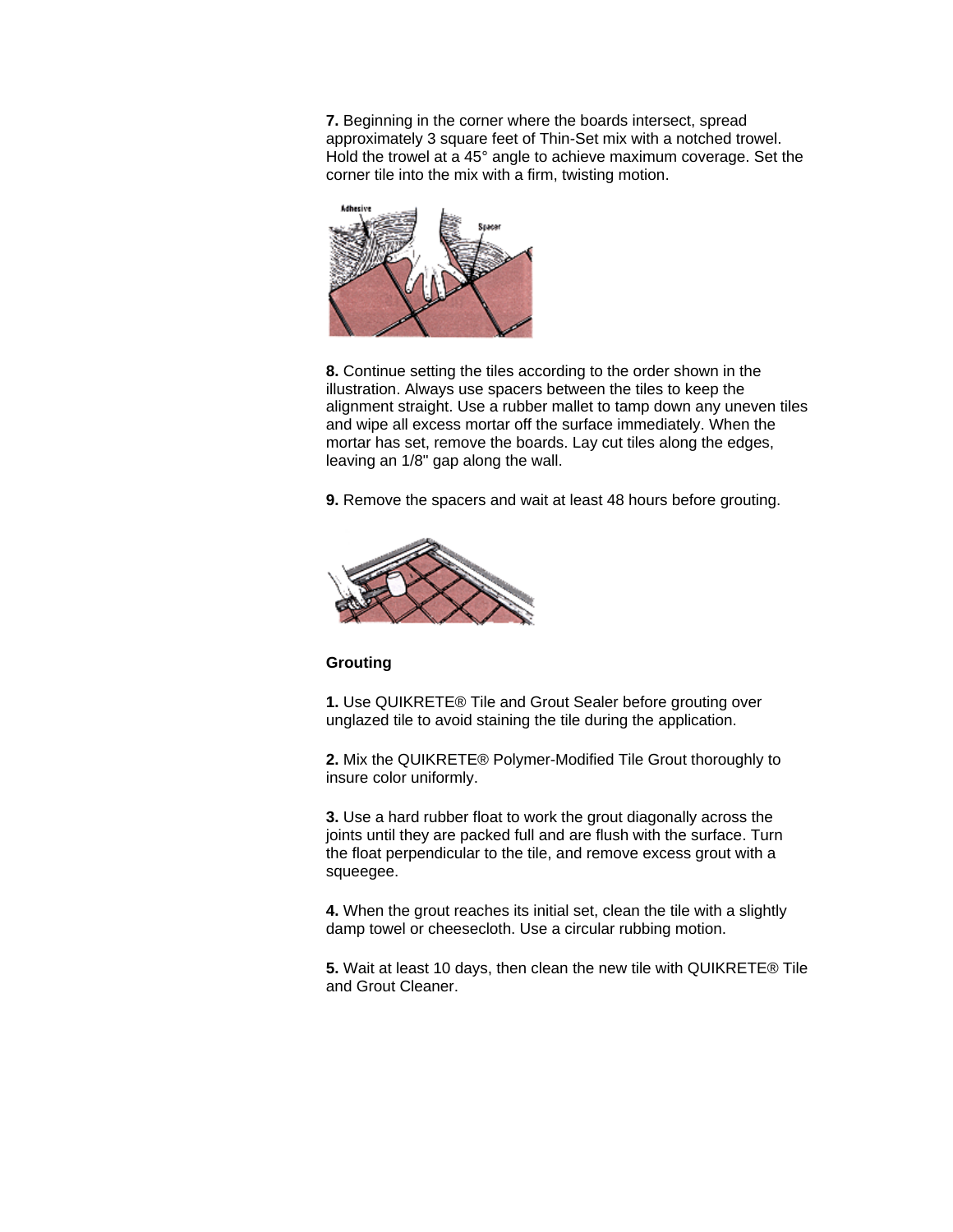

backing material over it. If working over cement, drywall, plaster, use QUIKRETE® Multi-Purpose Thin-Set. In wet areas, use cement backer board or moisture-resistant gypsum board. Fill all corners and cracks with Multi-Purpose Thin-Set, followed by a surface coat. If working over ceramic wall tile, clean and abrade the surface first, then use Multi-Purpose Thin-Set for the bonding application.

# **Setting Wall Tile**

This procedure makes use of a layout rod, a special tool that enables you to simulate a dry run for the installation.

**1.** Find the center point of the wall and snap a plumb line from the ceiling to the floor. Snap two more plumb lines close to the edges of the wall.

**2.** Snap a horizontal chalk line across the exact center of the wall, then snap two more horizontal lines as close to the floor and ceiling as possible. These six lines will provide the centerlines for beginning the tile installation. They also point out where your walls and floors are uneven; in such cases, the tiles must be tapered so that they will fit snugly against the wall.

**3.** To make the layout rods, cut two 1 x 2s to the height and width of the wall. Use a compass to mark a tile layout along each rod, adjusting the grout spacing tile or trim pieces as a border, be sure to include them on the proper ends of the rods.

**4.** To transfer the marks from the rods to the wall, hold each rode against two of the plumb lines or horizontal lines.

**5.** Begin installing tile on the bottom row, starting at the centerline. Apply enough Multi-Purpose Thin-Set for the first few tiles, but leave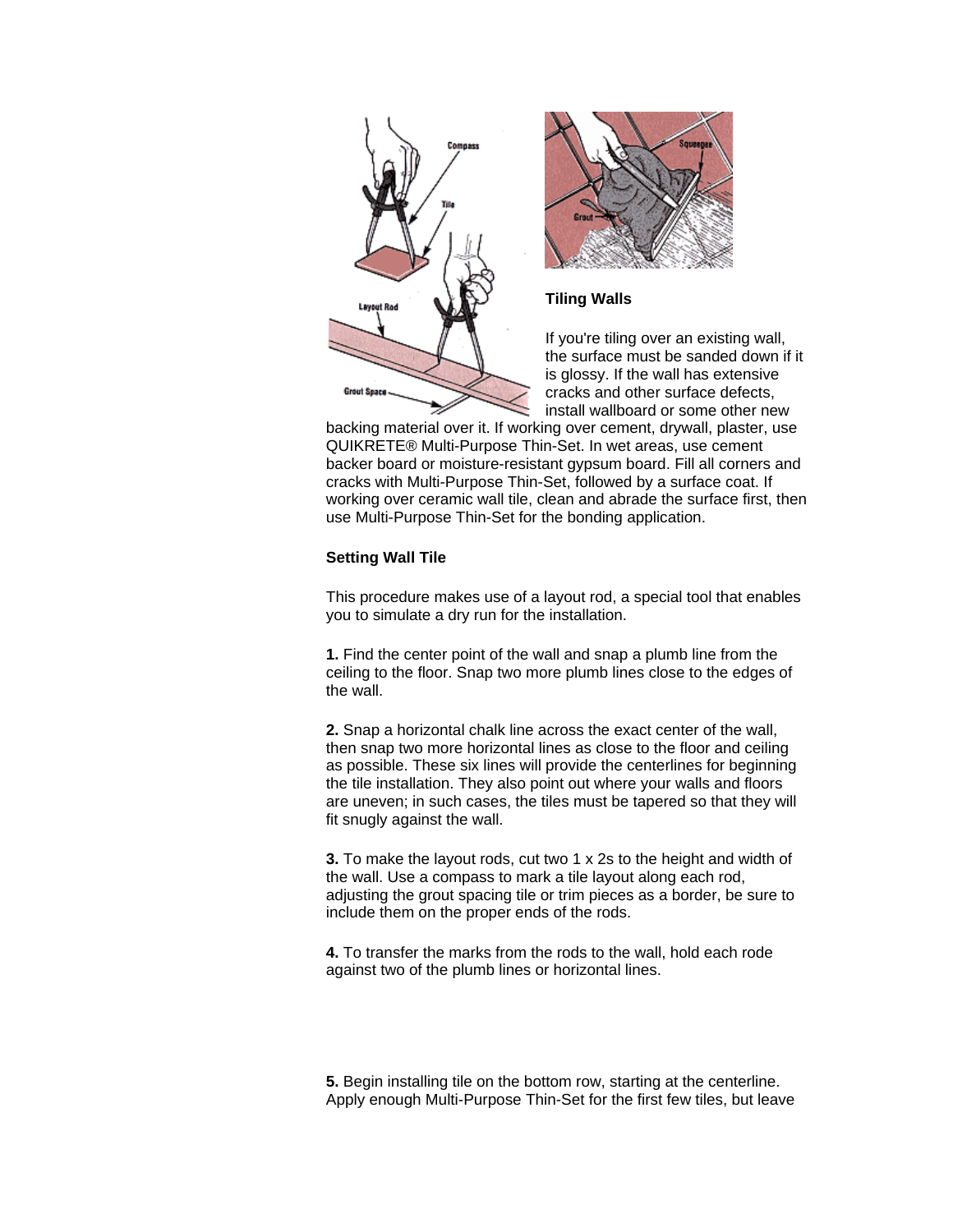

the baseline and centerline visible for accurate alignment.

**6.** Set the first tiles in place, and insert spacers between them. Many wall tiles have nubs on the sides to provide the desired space between tiles.

**7.** Continue setting the tiles, working

your way up the wall. Use a level to ensure accurate alignment and squareness.

**8.** Remove the spacers and allow the Multi-Purpose Thin-Set to cure at least 48 hours before grouting.



#### **Tile Countertops**

Because a countertop is subject to a good deal of moisture, impact, and other abuse, it is important that high-quality tile is used. Install glazed tile around sinks and food preparation areas because unglazed tile tends to stain. Leave a 1/8" gap between plywood pieces for expansion.

If working over existing Formica, remove all residue from the surface. Rough up the surface with a coarse sanding disc to ensure a good bond. Be sure to remove all sanding dust.

Various trim tile pieces are available for the tricky areas of a countertop, including the edges, corners, backsplash, and sink opening. They include surface bullnose, drip-edge bullnose, cove, and quarter-round pieces. For the neatest and most attractive look, a countertop should be covered only with whole tiles. However, since this is not always possible, you might want to install a self-rimming sink instead of mounting the sink below the tile; the rim does a nice job of covering the cut edges.

## **Setting Countertop Tile**

While tiling a countertop involves a good deal of careful planning, it is not as difficult as many people believe. Use the following procedure:

**1.** Starting with trim pieces or bullnose tiles and continuing with full tiles, make a dry run of the entire sink. If the counter is L-shaped, start the run at the inside corner and work outward both ways. Use a full tile for the corner piece; all trim pieces should be laid out with the